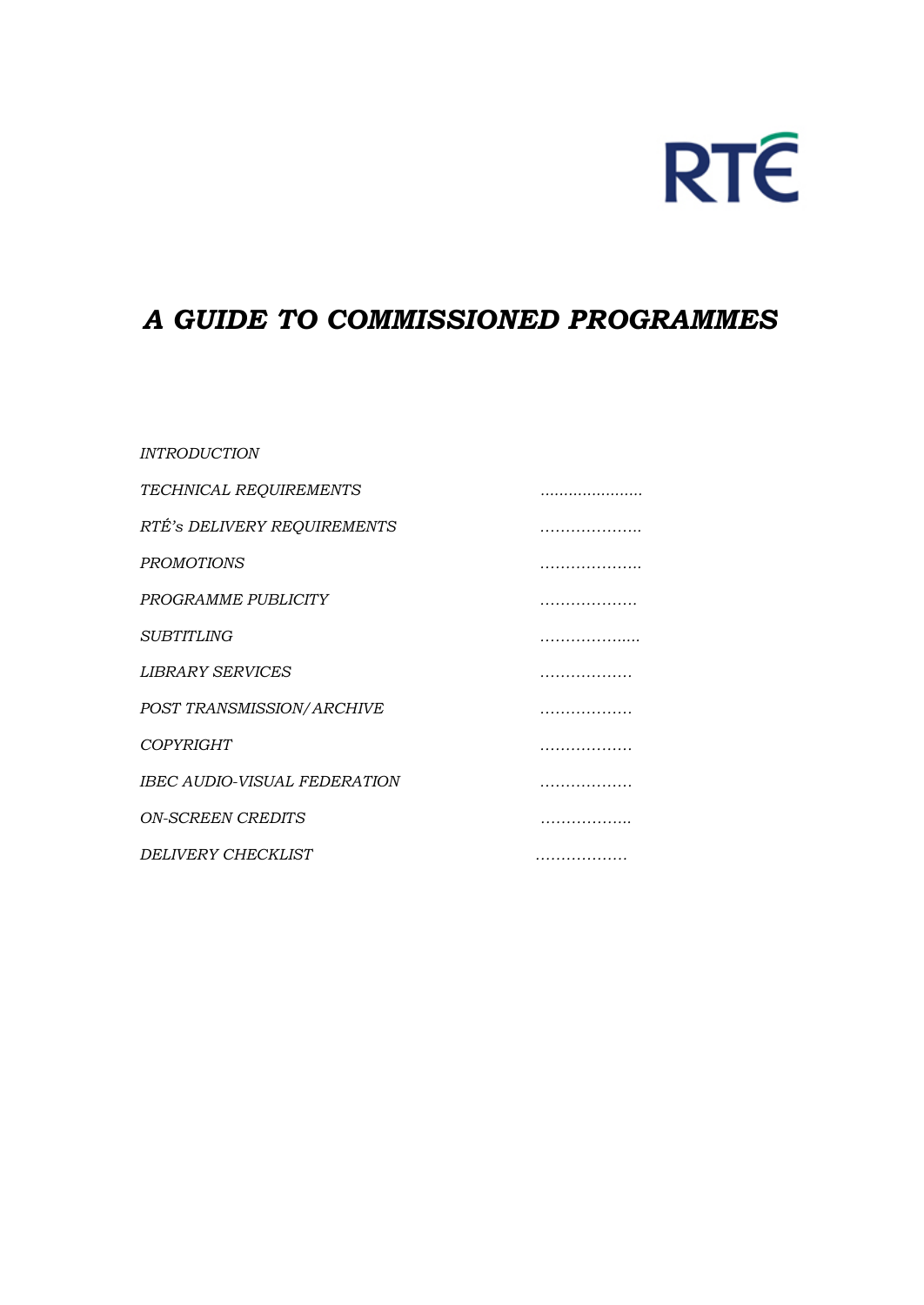#### *INTRODUCTION*

It is in the interest of both RTÉ and the independent production company supplying a programme for transmission that the delivery and subsequent transmission of completed programmes occurs as smoothly as possible.

In addition to pre-arranged editorial and stylistic requirements, RTÉ has standard delivery, transmission and technical requirements for all programmes. These are designed to ensure that programmes are publicised in advance, and are broadcast at the correct time, without technical problems, and that no legal or copyright problems occur either pre- or post- transmission. They may also facilitate subsequent exploitation of programmes by way of distribution, overseas sales etc. with the minimum difficulties.

It is a requirement of every RTÉ independent commission that all items on the Delivery Checklist (see copy attached) accompany the transmission tape. Final payments on productions will not issue in advance of receipt of all delivery requirements.

All transmission tapes and delivery paperwork to be delivered to Laura Finnegan/Michelle Kenny, IPU Unit at the latest one week ahead of transmission.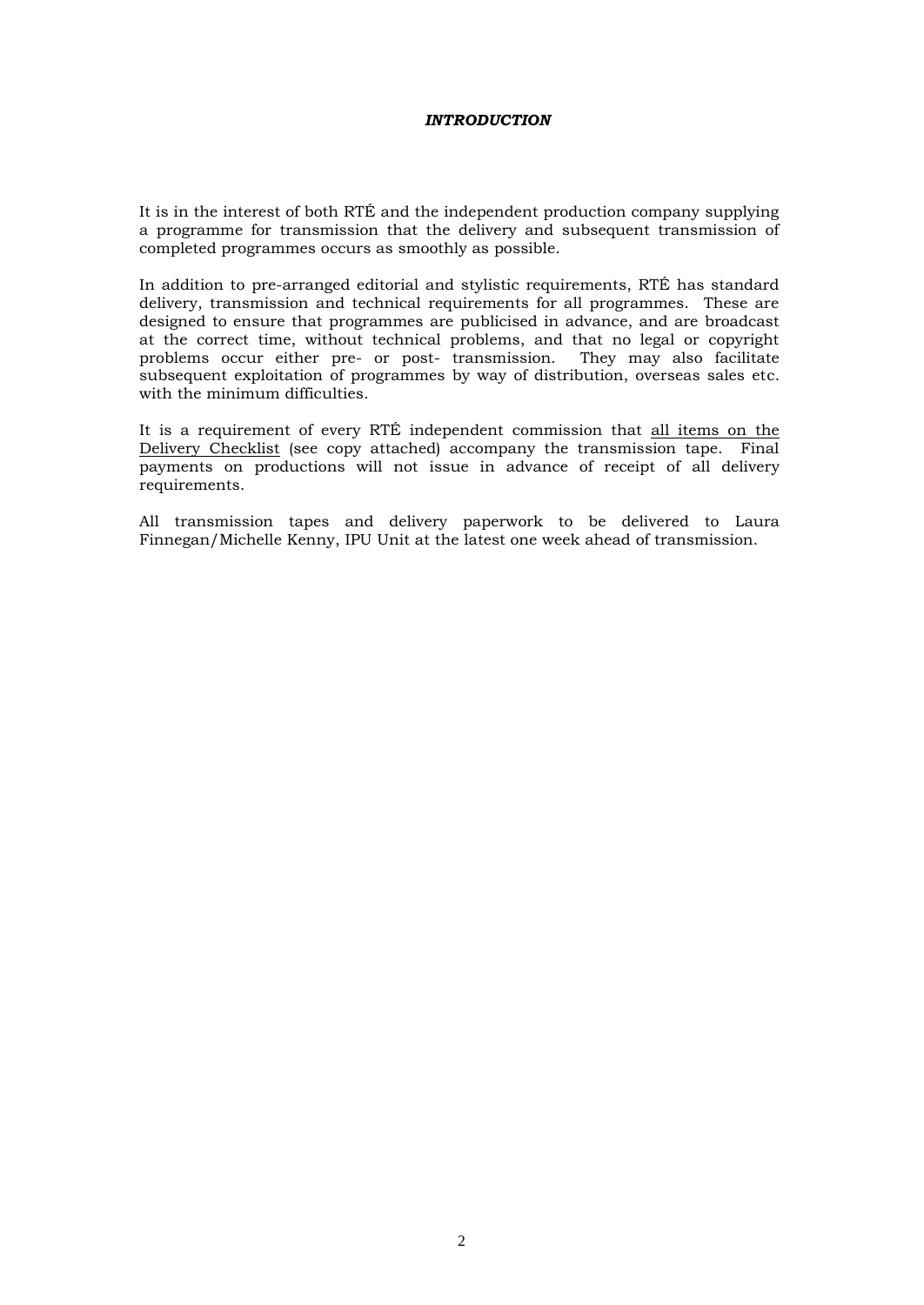# HD TECHNICAL STANDARDS FOR DELIVERY OF TELEVISION PROGRAMMES TO RTÉ

This document is a complete guide to the common technical standards agreed by the BBC, BSkyB, Channel 4, Channel 5, ITV and S4C and largely adopted by RTÉ. The key differences between RTÉ and the other standards are

- HDCAM Tape Delivery
- The Title Safe Area remains 4:3

The Standards include:

• Technical Specifications, i.e. the technical production methods which must be used, and the parameters which all material must meet to be acceptable by the RTÉ.

• Picture and Sound Quality requirements, which also form a binding obligation on Producers of material. Assessment of quality is by nature subjective, and is highly dependent on the nature of the programme. Some of the Quality Requirements are expressed in relative terms ("reasonable", "not excessive" etc), and it will be necessary to make a judgement as to whether the quality expectations of the intended audience will be fulfilled, and whether RTÉ will feel that value for money has been achieved.

• Delivery Requirements, which specify the form and layout of the programme material.

Every programme submitted for transmission must satisfy a Quality Control process specified by RTÉ. Any programme failing the QC process on tape or file, in the future, may be rejected and returned to the supplier for repair.

#### HD Tape Format Summary

All HD programmes will be delivered on Sony **HDCAM** tapeformat

- 1920 x 1080 at 25 frames a second (see Section 2.1 on page 4)
- 90" Lineup bars and 1KHz tone at -18dBFS.
- Timecode of start of programme 10:00:00:00.
- Circular countdown clock of at least 20" with details *exactly* as Section 4.2 on page 11.
- Stereo audio on tracks 1&2.
- Fade to silence at end point, end slate held in vision for further 10" after end of programme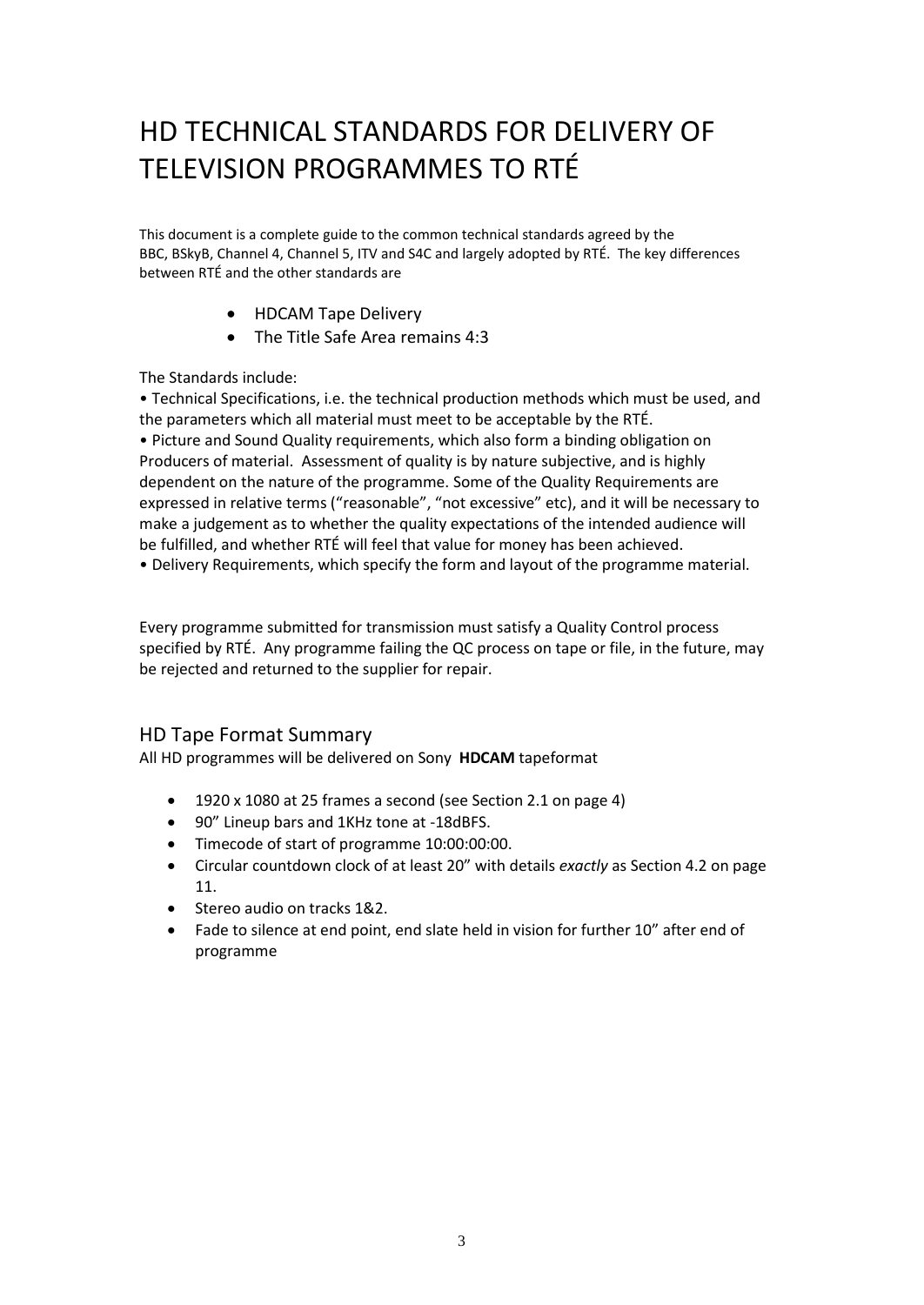## **Contents**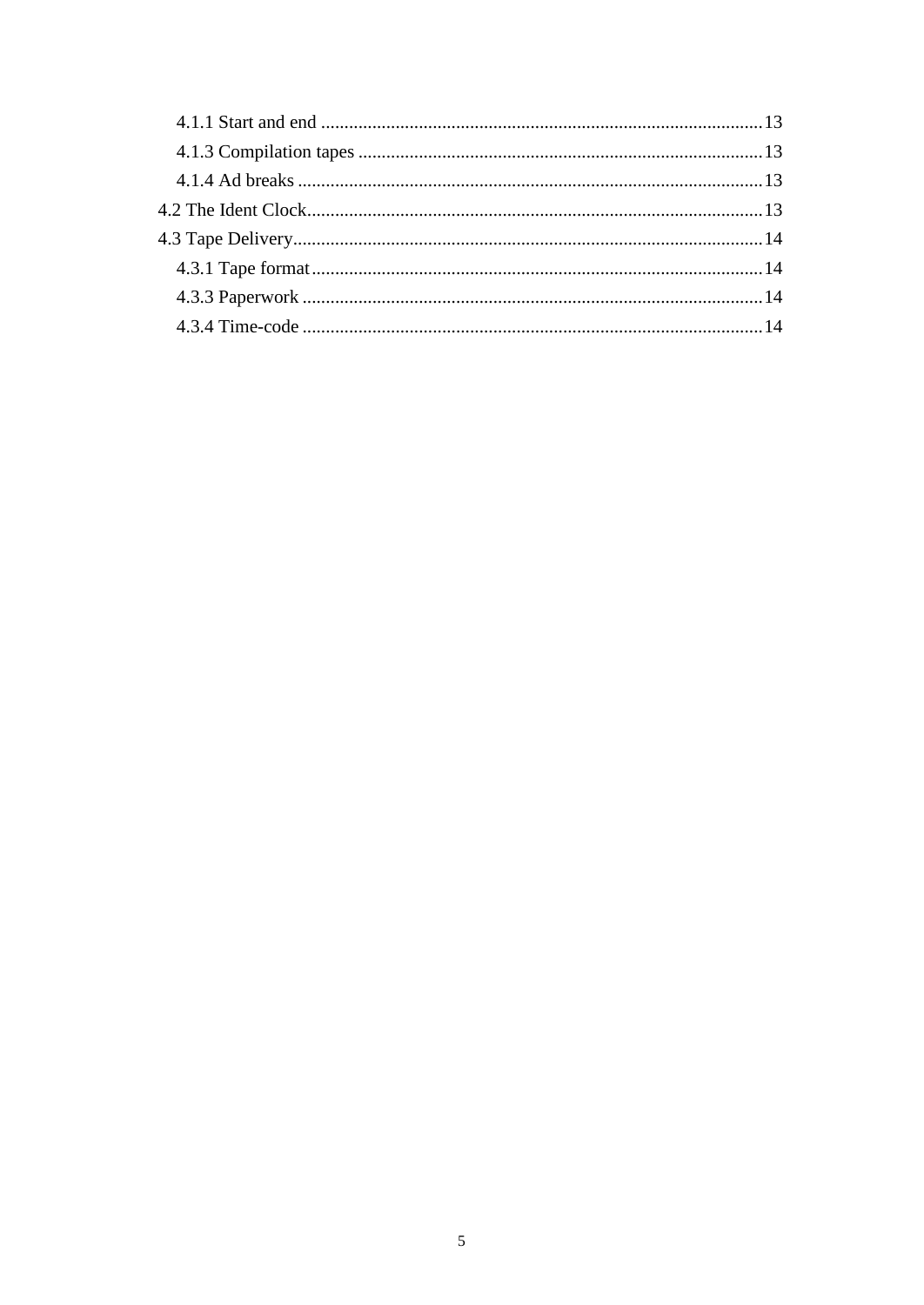# <span id="page-5-0"></span>1 General Quality Requirements

## <span id="page-5-1"></span>1.1 Picture Quality

The picture must be well lit and reasonably but not artificially sharp.

The picture must be free of excessive noise, grain and digital compression artefacts. The picture must be free of excessive flare, reflections, lens dirt, markings and obstructions (e.g. lens hood),and lens aberrations. Movement must appear reasonably smooth and continuous, and must not give rise to distortions or break-up for moving objects, or cause large changes in resolution. The picture must be free of excessive black crushing and highlight compression. Hard clipping of highlights (e.g. by legalisers) must not cause visible artefacts on screen.

There must be no noticeable horizontal or vertical aliasing, i.e. jagged lines, field or frame rate fluctuations in fine detail. Colour rendition, especially skin tones, must be consistent throughout, and a realistic representation of the scene portrayed unless it is altered as an editorially essential visual effect.

The picture must be stable and continuous - i.e. no jumps, movements, shifts in level or position. There must be no visible contouring / artefacts caused by digital processing. Quantisation noise must not be apparent. There must be no noticeable spurious signals or artefacts e.g. streaking, ringing, smear, echoes, overshoots, moiré, hum, cross-talk etc.

# <span id="page-5-2"></span>1.2 Sound Quality

Sound must be recorded with appropriately placed microphones, giving minimum background noise and without peak distortion.

The audio must be free of spurious signals such as clicks, noise, hum and any analogue distortion. The audio must be reasonably continuous and smoothly mixed and edited.

Audio levels must be appropriate to the scene portrayed and dynamic range must not be excessive. They must be suitable for the whole range of domestic listening situations.

Stereo audio must be appropriately balanced and free from phase differences which cause audible cancellation in mono. The audio must not show dynamic and/or frequency response artefacts as a result of the action of noise reduction or low bit rate coding systems.

# <span id="page-5-3"></span>2 Technical Requirements – Video

# <span id="page-5-4"></span>2.1 High Definition Format

All material delivered for HD TV transmission must be:

- **1920 x 1080 pixels in an aspect ratio of 16:9**
- **25 frames per second (50 fields) interlaced - now known as** *1080i/25***.**
- **colour sub-sampled at ratio of 4:2:2**

The HD format is fully specified in ITU-R BT.709-5 Part 2.

## <span id="page-5-5"></span>2.1.1 Origination

Material may be originated with either interlaced or progressive scan.

<span id="page-5-6"></span>Interlaced and progressive scan material may be mixed within a programme if it is required for editorial reasons or the nature of the programme requires material from varied sources.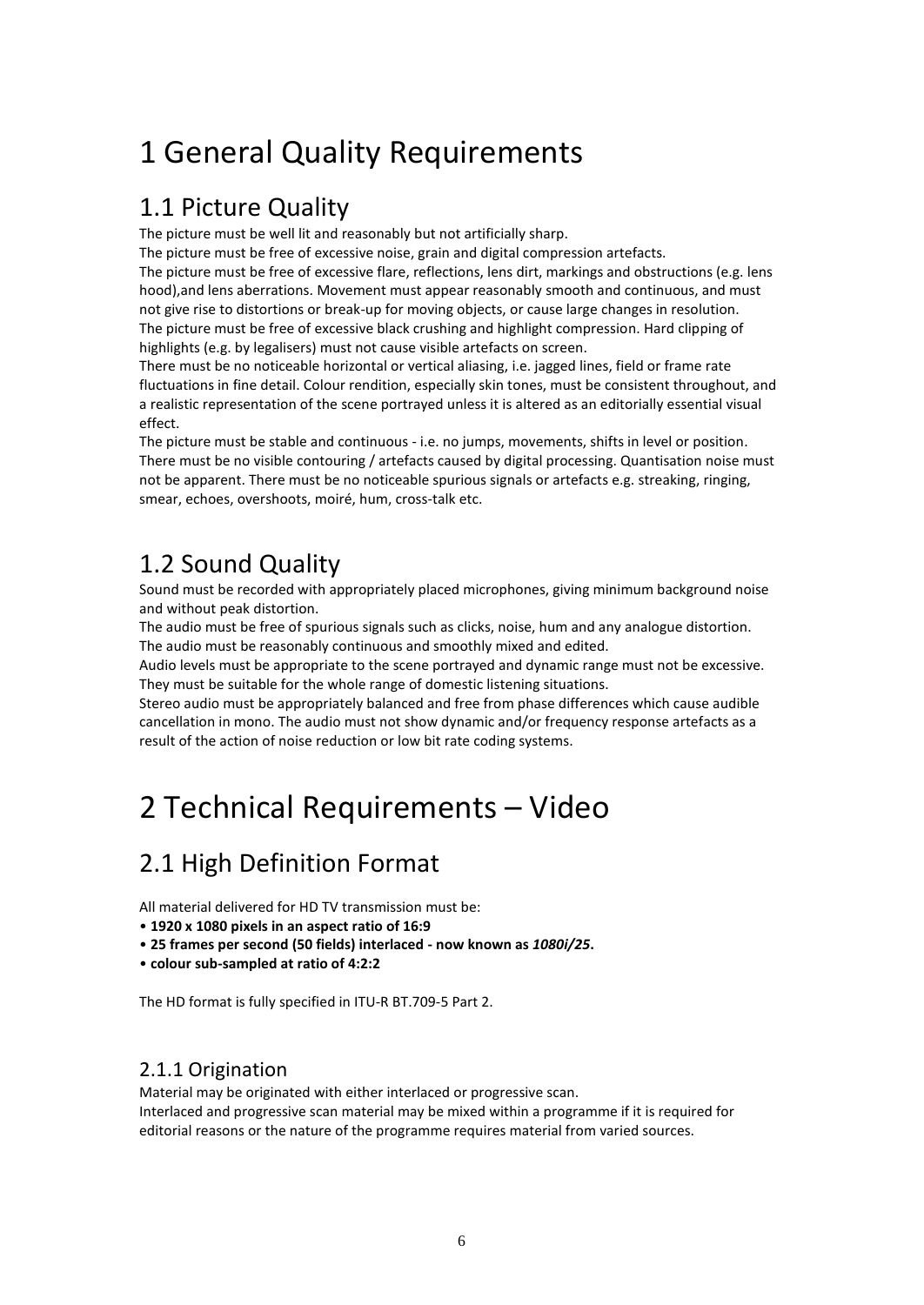## 2.1.2 Post-production

Electronically generated moving graphics and effects (such as rollers, DVE moves, wipes, fades and dissolves) must be generated and added as interlaced to prevent unacceptable judder.

## <span id="page-6-0"></span>2.1.3 Film motion or 'film effect'

It is not acceptable to shoot in *1080i/25* and add a film motion effect (field stripping) in post production. Most High Definition cameras can capture in either *1080i/25* or *1080p/25*. It is not acceptable to shoot progressive for an interlaced delivery or conversely where film motion is a requirement, progressive capture is the only acceptable method.

## <span id="page-6-1"></span>2.1.4 'i' and 'psf' Flags

All programmes must be delivered with flags set in video streams or on tape to *'i'* throughout the programme, even if the bulk of the programme has been originated progressively. This is because some equipment introduces processing to *'psf'* flagged material which degrades some material. RTÉ may accept certain material with *'psf'* flags entirely at their discretion.

## <span id="page-6-2"></span>2.1.5 Field dominance

Cuts in material must happen on frame boundaries (i.e. between field 2 and field 1). Motion on *psf* material must always occur between field 2 and field 1 (i.e. field 1 dominance). Note - It is possible to shoot material at *1080p/50*. If this is done, the correct 2-frame marker phasing must be maintained when down-converting to *1080i/25* or *1080psf/25*.

## <span id="page-6-3"></span>2.2 Video Line-Up

Programme video levels must be accurately related to their associated line-up signals. Video line-up must be colour bars of the type known as EBU 100% or 75% (100/0/100/0) or (100/0/75/0) and filling the 16:9 raster. SMPTE pattern bars are not acceptable.

# <span id="page-6-4"></span>2.3 Video Levels and Gamut (illegal signals)

High Definition digital signals will be assessed according to the recommendation **ITU-R BT709-5 Part 2.** Video levels must be received within the specified limits so that the programme material can be used without adjustment. Any signal outside the specified limits is described as a gamut error.

#### <span id="page-6-5"></span>2.3.1 Measuring signal levels

Digital video levels are usually measured with a device which displays a trace like a traditional waveform monitor. This gives readings in mV (emulating an analogue signal), or as a percentage of the allowable levels.

The limits of signal levels are defined by reference to a nominal black level and a nominal white level. Black level comprises R, G and B all at zero (or 0% or 0mV) and white level is all three components at 100 % or 700mV.

In a picture signal, each component is allowed to range between 0 and 100% (or 0mV and 700mV). This equates to digital sample levels 16 and 235 (8-bit systems) or 64 and 940 (10 bit systems) .

## <span id="page-6-6"></span>2.3.2 Tolerance of out of gamut signals

In practice it is difficult to avoid generating signals slightly outside this range, and it is considered reasonable to allow a small tolerance, which has been defined as follows under **EBU Rec103**:

• **RGB components must be between -5 % and 105% (-35 and 735mV)**

therefore

• **Luminance (Y) must be between -1% and 103% (-7mV and 721mV)**

Slight transient overshoots and undershoots may be filtered out before measuring, and an error will only be registered where the out of gamut signals total at least 1% of picture area. Many monitoring devices are designed to detect errors to this specification.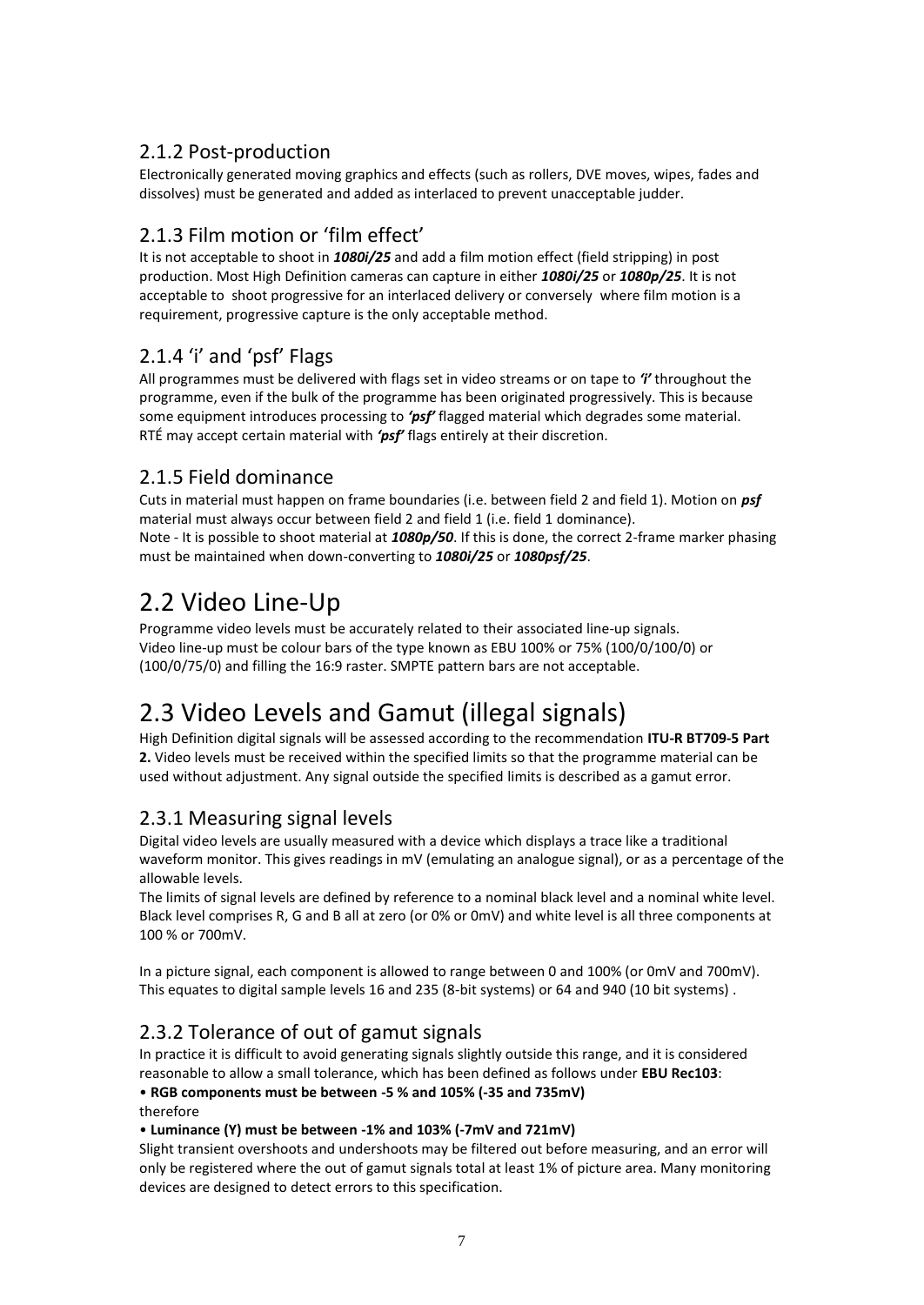# <span id="page-7-0"></span>2.4 'Blanking'

HD images must fill the active picture area (1920 x 1080 pixels). No 'blanking errors' are permitted on new, up-converted, or archive material. However a two pixel tolerance will be permitted during CG or complex overlay sequences where key signals, graphic overlays or other effects do not fully cover the background image. Where animated key signals or overlays cause moving highlights at the edge of the active image it is preferable to blank these pixels completely. A note of the timecodes and reasons for these errors should accompany the delivered programme.

# <span id="page-7-1"></span>2.5 Aspect Ratio

All high definition programmes (except as below) must be delivered in 16:9 Widescreen. This means that the active picture must fill a 16:9 screens vertically and horizontally without geometric distortion.

## <span id="page-7-2"></span>2.5.1 'Cinemascope ratio' letterbox

For delivery of movie and programmes with an active picture in the cinema ratios of 2.35:1 (21:9) or 1.85:1, Tapes may be delivered, centred vertically between black bars in a 16:9 frame, filling the width of the frame, and with no geometric distortion.

## <span id="page-7-3"></span>2.5.2 Floating images

Short sequences of images surrounded by black borders, (floating images), may be used for artistic effect. Note however, that widescreen consumer TV sets operating in Auto Zoom / Auto mode often interpret large black borders at the top and bottom of the screen as letterbox, so are likely to enlarge the picture. The resulting unpredictable zooming can be annoying for the viewer and undermine the artistic intent. If used, the black space around floating images must be consistent across sequences of images.

## <span id="page-7-4"></span>2.5.3 'Pillarboxed' HD material

Some 'pillar-boxed' material is acceptable with prior agreement with the commissioning editor. Where material has been acquired on a medium that has the capability to be transferred to a legitimate HD resolution, for example, 35mm film shot using 4 perf at an aspect ratio narrower than 16:9. The pictures must be centrally framed in a 16:9 raster with no geometrical distortion.

# <span id="page-7-5"></span>2.6 Archive Material

Archive material must meet all the requirements in this document, including those for up-converted SD video where relevant, except for the following:

## <span id="page-7-6"></span>2.6.1 General quality - archive

Archive material must be taken from the best available source, and any improvement or restoration work which could reasonably be expected must be done (for example grading, dropout repair or audio equalisation.)

## <span id="page-7-7"></span>2.6.2 Aspect ratio - archive

Archive material should be zoomed to fill the 16:9 raster where possible without compromising the image quality or composition, otherwise it may be presented in a pillar-box format, which:

• may be of an intermediate ratio between 4:3 and 16:9, but must be of consistent width across sequences,

- must be centrally framed in the 16:9 raster,
- must show no geometrical distortion,

• must have clean and sharp pillar-box edges (i.e. any video or film edge artefacts may need to be blanked.)

• must be black outside the active picture, unless otherwise specified by the broadcaster.

Note however, that consumer TV sets operating in Auto Zoom / Auto mode may enlarge the picture to fill the screen horizontally. The resulting unpredictable zooming can be annoying for the viewer and undermine the artistic intent.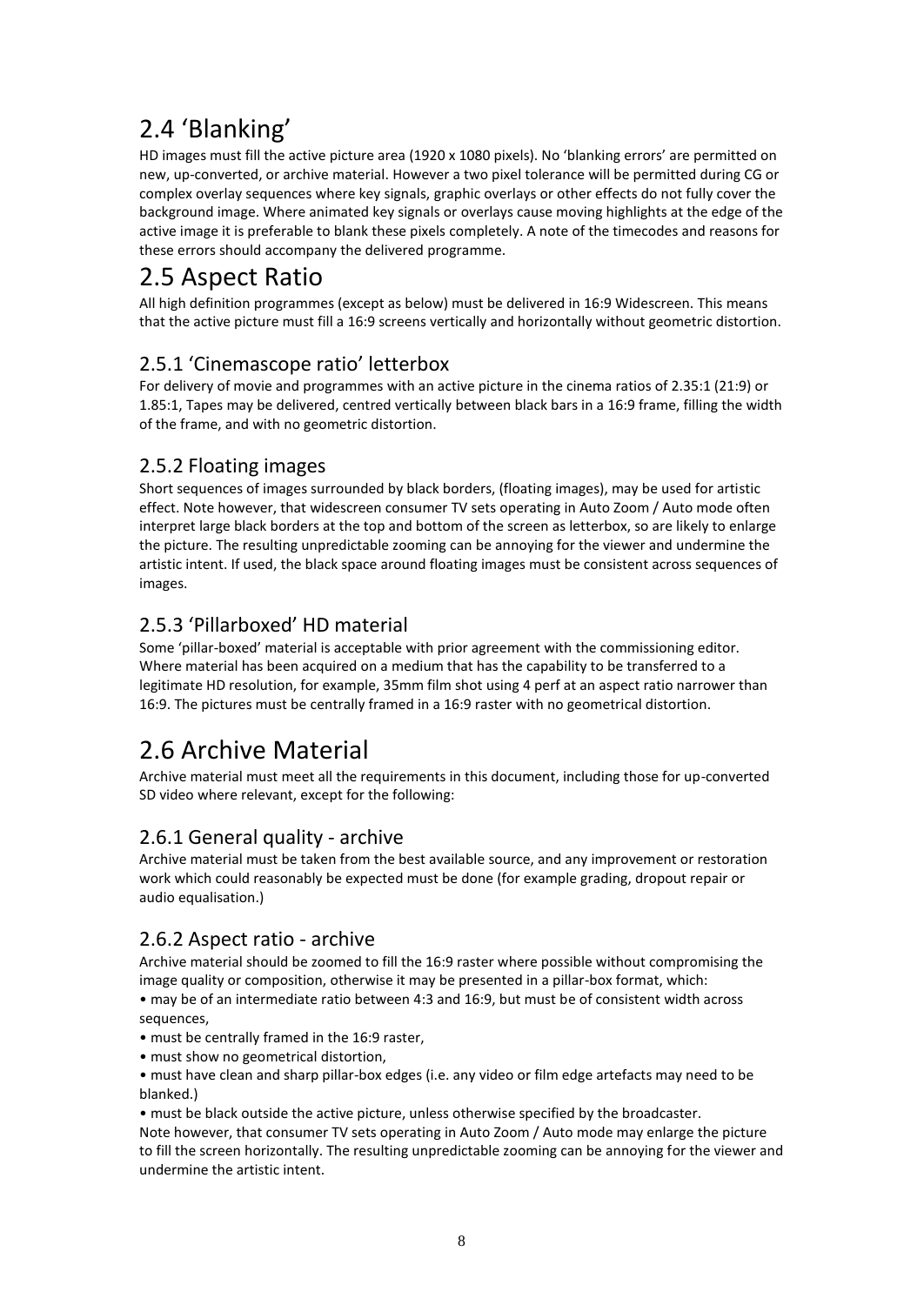#### <span id="page-8-0"></span>2.6.3 Safe areas - archive

Any captions or text already in the archive material should be kept within the caption safe area if possible, but if not, should be noted in the accompanying documents.

# <span id="page-8-1"></span>2.7 Use of Non-HD material

Some high definition programmes will contain some material from standard definition originals, and sources which are not considered to meet HD broadcast standards, such as domestic camcorders. This material is all called 'non-HD' in this document.

To maintain a high standard and meet audience expectations the amount of non-HD material is limited to **25%** of the programme's total duration. Non-HD material must not be used for large uninterrupted sections of the programme, unless agreed by the broadcaster. This includes archive material.

## <span id="page-8-2"></span>2.7.1 Non-HD material

Material acquired using the following methods or formats is considered to be below the high definition standard and will therefore be treated as non-HD:

- HDV from all manufactures
- Most cameras with image sensors under ½"
- Frame based (intra-frame) recording formats below 100Mbs
- Inter-frame based recording formats below 50Mbs
- 720 line equipment
- Film not meeting the requirement for HD in section 2.8 below

# <span id="page-8-3"></span>2.8 Film for High Definition Acquisition

Super16 film is *not* considered to be high definition no matter what processing or transfer systems are used.

The following film types and stock are acceptable for high definition acquisition;

• 3 perf - any exposure index although an exposure index of 250 or less is preferred.

• 2 perf – only if daylight stock with an exposure index of 250 or less is used

To avoid causing problems with high definition transmission encoding film should be well exposed and not forced more than one stop.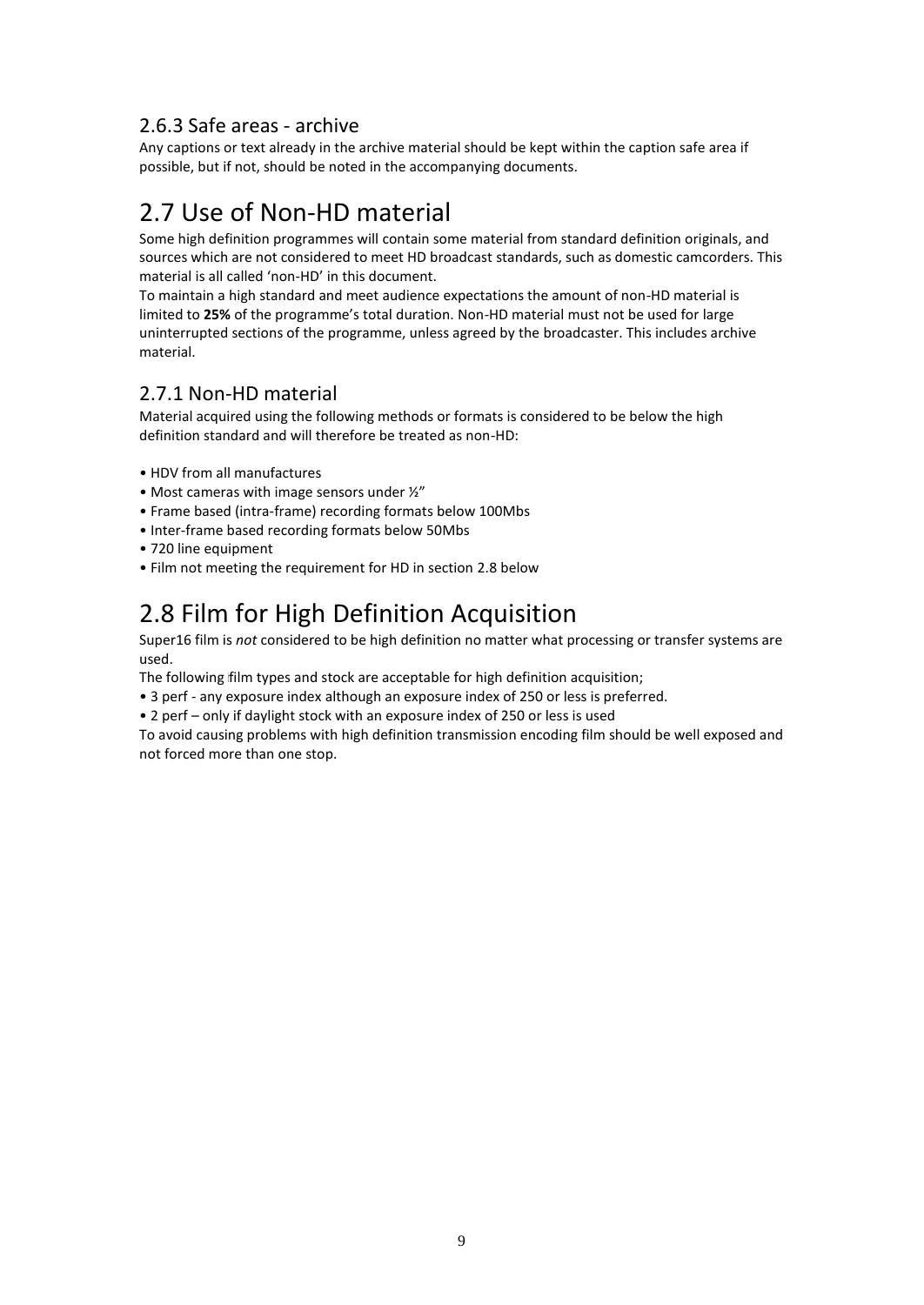# <span id="page-9-0"></span>2.9 Safe Areas for Captions

Captions and credits must be clear and legible and must be within the safe areas specified. RTÉ will continue to have mixed SD and HD transmission, All font sizes must be legible as HD and also after down conversion for the SD viewer. The 4: 3 Caption safe Area

| <b>Caption Safe Area</b> | Defined as (%)       | HD pixels *(inclusive) | TV line numbers (inclusive)<br>numbering as per "Rec709" |  |
|--------------------------|----------------------|------------------------|----------------------------------------------------------|--|
| 4:3 Caption safe         | 65% of Active Width  | $337 - 1584$           | 48 to 532 (F1) and                                       |  |
|                          | 90% of Active Height | $55 - 1026$            | 611 to 1095 (F2)                                         |  |

\*First pixel numbered 1

At the discretion of the RTÉ, programmes such as feature films and some acquisitions may be excluded from this requirement.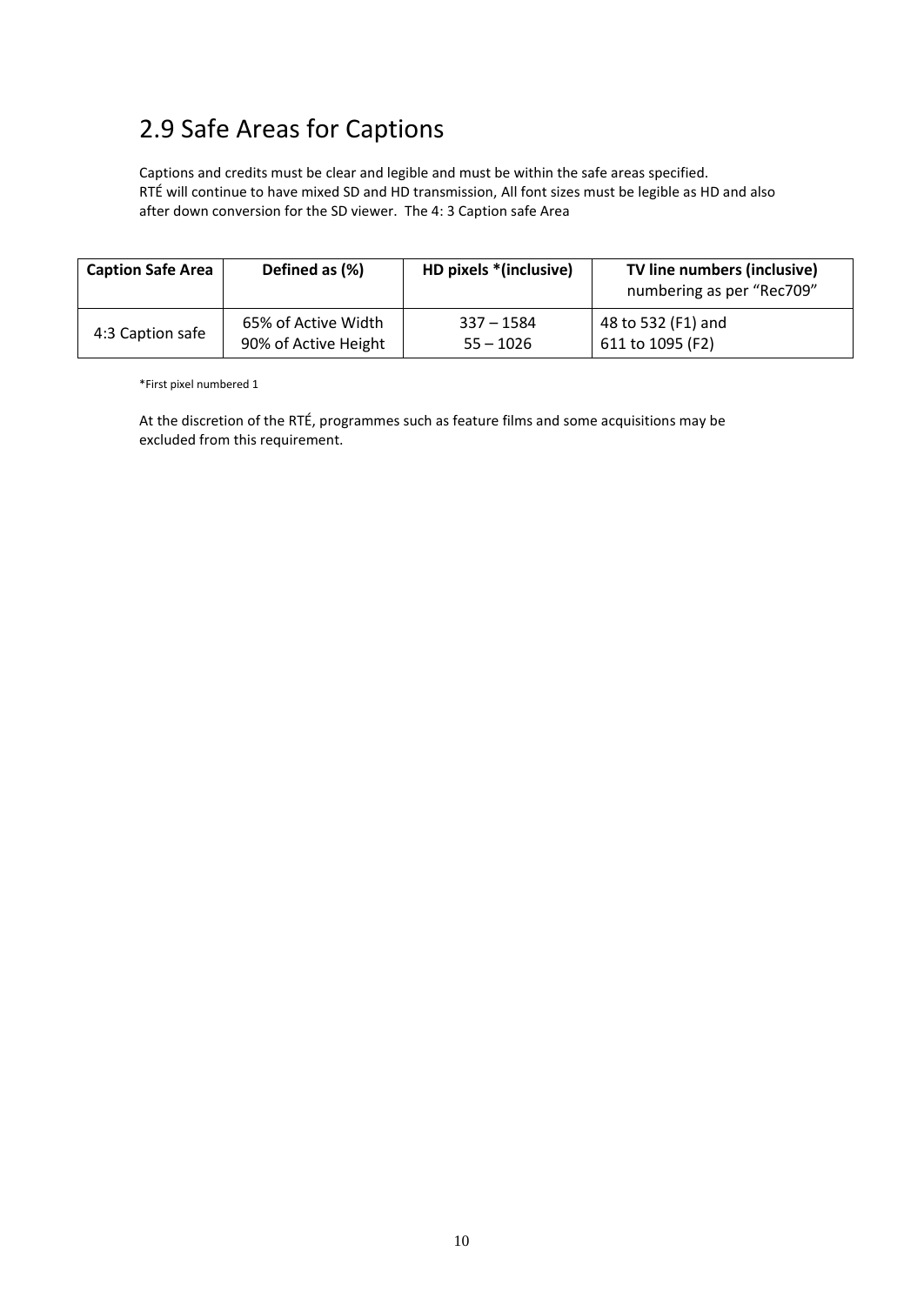## **2.9.1 4.3 Caption Safe Area**



# <span id="page-10-0"></span>2.10 Standards Conversion

When standards converted material is included in a programme, Motion Compensation (sometimes known as Motion Predictive or Motion Vector) standards conversion is required. Currently speed change is the preferred method of changing between 24fps (including 23.98) and 25fps standards. Due attention must be given to the audio. Use of non-linear editing platform hardware or software standards conversion is not permitted for whole programmes but may be used for short inserts.

# <span id="page-10-1"></span>3 Technical Requirements - Audio

RTÉ will implement the EBU R128 (Loudness normalisation and permitted maximum level of audio signals) for all material including file delivery and will issue an update to this section as soon as possible.

| <b>AES</b><br>Track |            | Format        | Content       |
|---------------------|------------|---------------|---------------|
|                     |            | DIGI/HDCAM    | Main Stereo L |
|                     | DIGI/HDCAM | Main Stereo R |               |
|                     |            | DIGI/HDCAM    | M&E Stereo L* |
| 2                   |            | DIGI/HDCAM    | M&E Stereo R* |

Audio must be delivered with track layouts as specified and will be one of the options available on the following table.

\* Only if M&E Track is required.

## <span id="page-10-2"></span>3.1 Stereo Audio Requirements

Stereo tracks must carry sound in the A/B (Left/Right) form.

If mono originated sound is used, it must be recorded as dual mono, so that it may be handled exactly as stereo. It must meet all the stereo standards regarding levels, balance and phase.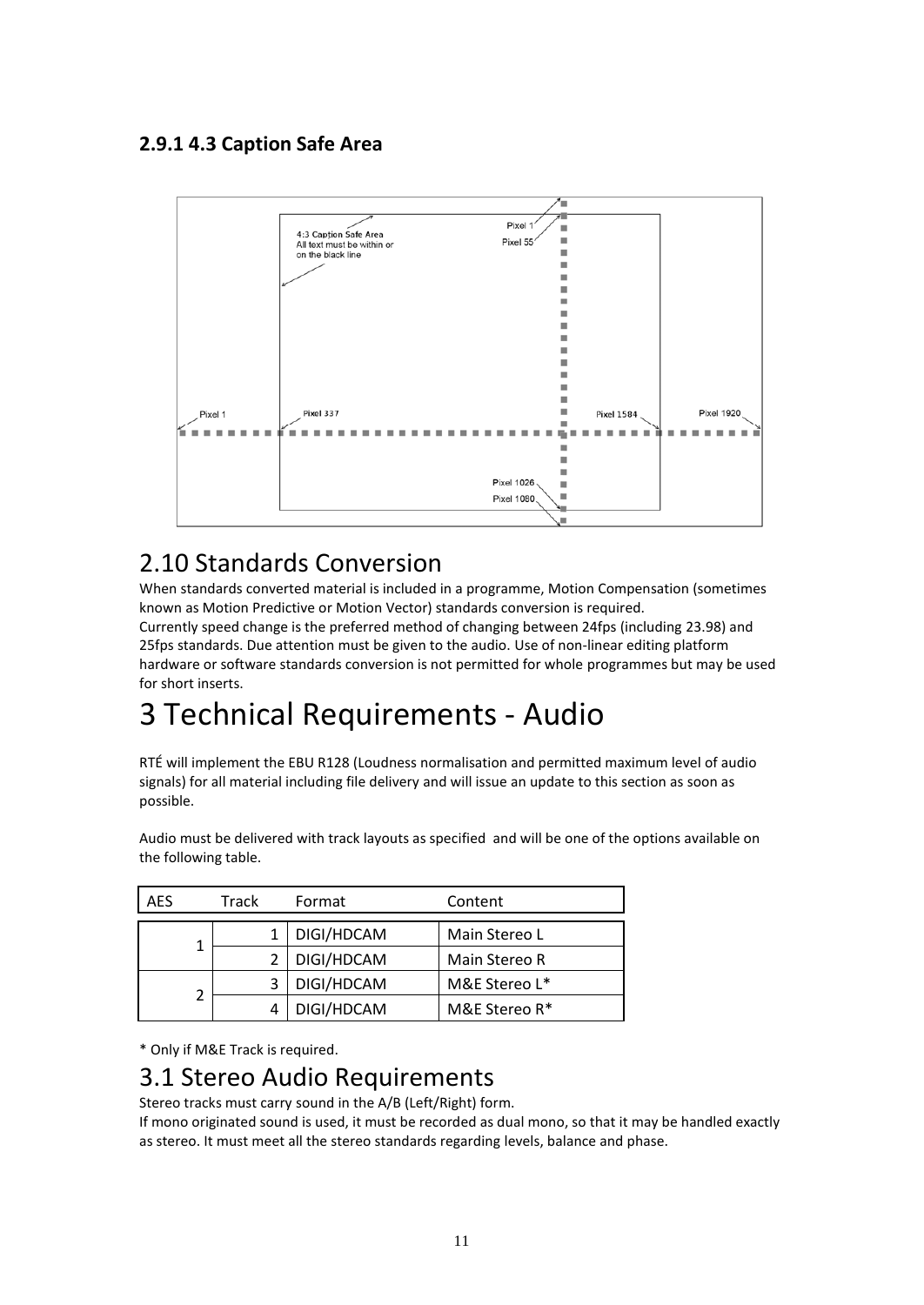## <span id="page-11-0"></span>3.1.1 Stereo line-up tones

All stereo tracks must use EBU 1KHz tone (left ident). All tones must be sinusoidal, free of distortion and phase coherent between channels. Digital Audio Reference level is defined as 18dB below the maximum coding value (-18dBFS) as perEBU recommended practice R68.

#### <span id="page-11-1"></span>3.1.2 Stereo audio levels and measurement (loudness or volume)

Stereo programme audio levels are currently measured by Peak Programme Meters (PPM). The Maximum or Peak Programme Level must never exceed 8dBs above the programme's reference level. The following levels, as measured on a PPM meter to BS6840: Part 10 with reference level set at PPM 4, are indicative of typical levels suitable for television, and are given as guidance only.

#### <span id="page-11-2"></span>3.1.3 Stereo phase

Stereo programme audio must be capable of mixing down to mono without causing any noticeable phase cancellation.

# <span id="page-11-3"></span>*3.2 Sound to Vision Synchronisation*

The relative timing of sound to vision should not exhibit any perceptible error. Sound must not lead or lag the vision by more than 5 ms.

## <span id="page-11-4"></span>3.2.1 Audio / Video sync markers

To assist in maintaining A/V sync through the post-production process, a 'sync plop' may be used. If the delivered programme leader contains one it must meet the following conditions:

• The sync plop must be between timecode 09:59:57:06 and 09:59:57:08

• The audio plop must be 1kHz tone on all tracks at -18dB (standard zero level)

• The duration of the vision flash must be 2 frames to allow it to pass through standards conversion successfully

• The audio plop must be synchronous across all audio PCM audio tracks and with the video flash (within  $+/-$  5 ms)

• If an end sync plop is used it must be no closer than 10 seconds to the end of the programme and comply with the points above.

| Material                                                      | Normal PPM | Peaks Full Range PPM |
|---------------------------------------------------------------|------------|----------------------|
|                                                               |            |                      |
| Dialogue                                                      | $3$ to 5   | $3$ to $6$           |
| <b>Uncompressed Music</b>                                     |            | $2$ to $6$           |
| Compressed Music (depending on degree of compression)         | 4          | $3$ to 4             |
| Heavy M & E (gunshots, warfare, aircraft, loud traffic, etc.) | $5$ to $6$ |                      |
| Background M & E (office/street noise, light mood music       |            |                      |
| etc.)                                                         | $1$ to $3$ |                      |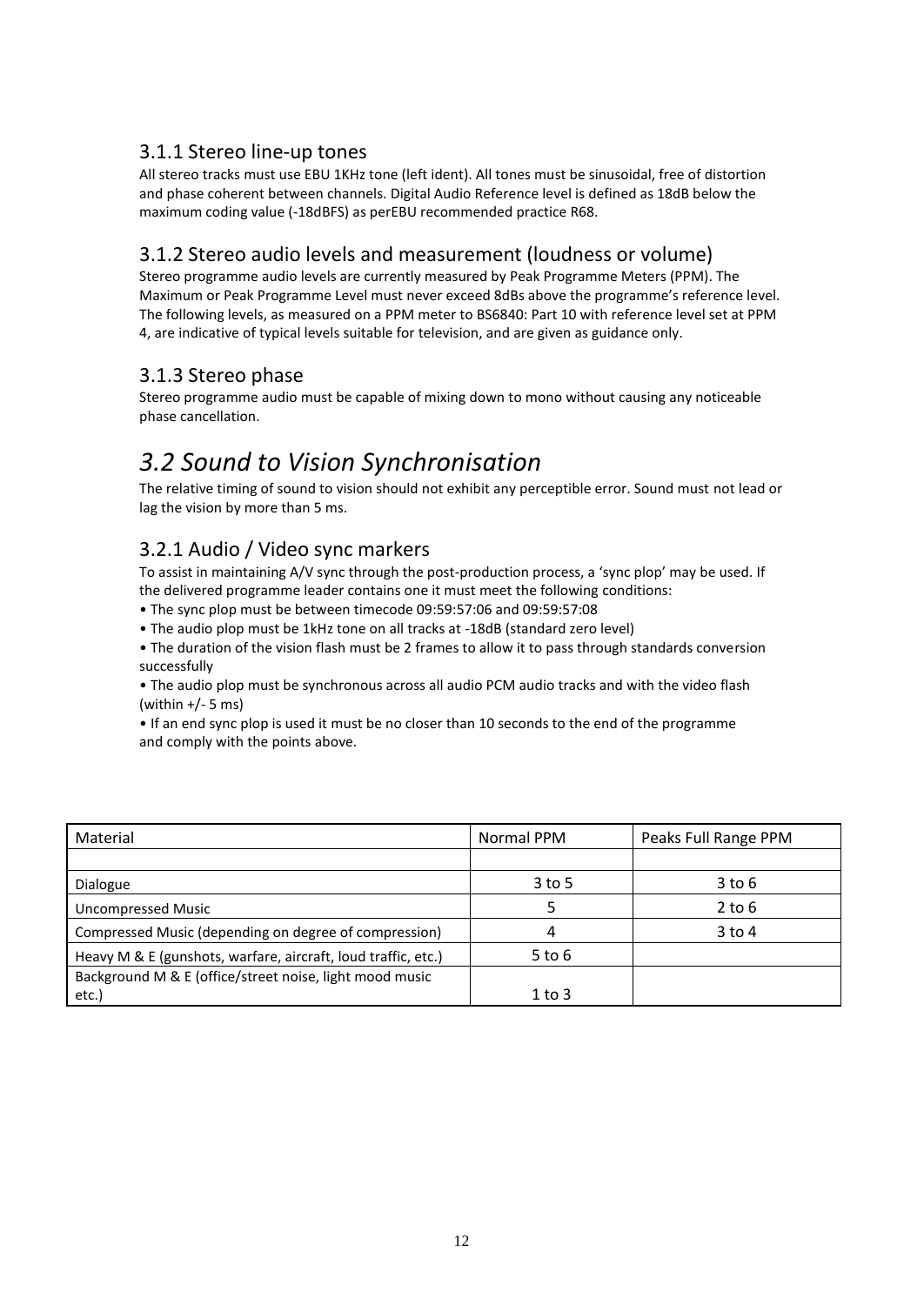# <span id="page-12-0"></span>4 Delivery Requirements **4.1 Programme Layout / Format**

All programmes delivered on file or tape must be laid out with elements in the following pattern relative to Timecode:

| <b>Timecode</b>                       | <b>Duration</b> | <b>Picture</b>                            | Sound                                        |
|---------------------------------------|-----------------|-------------------------------------------|----------------------------------------------|
| 09.58.00.00                           | 90'             | EBU Bars (100/0/75/0 or 100/0/100/0)      | Lineup tone                                  |
| 09.59.30.00                           | 27" 05fr        | Ident and countdown Clock                 | Silence                                      |
| 09.59.57.06 (optional)                | 2fr             | 2 Frames peak white                       | 1 Frame tone (on first video white<br>frame) |
| 09.59.57.06                           | $2''$ 19fr      | <b>Black</b>                              | Silence                                      |
| 10.00.00.00                           |                 | Programme                                 | Programme                                    |
| end of part (multipart<br>programmes) | 5''             | freeze or 'living hold' after end of part | fade or cut to silence by end of part        |
| end of prog                           | 10''            | freeze or 'living hold'                   | fade or cut to silence                       |
| end of $prog + 10"$ (optional)        | 2fr             | 2 Frames peak white                       | 1 Frame tone (on first video<br>white frame) |

#### <span id="page-12-1"></span>4.1.1 Start and end

Note that it is usual for sound and vision to be automatically cut to air on transmission, so early vision or sound is not normally required. Vision may fade up from black starting at 10.00.00.00 if desired. All programmes must end with a fade or cut to silence **before** the intended end point. Any fade out or reverb must be allowed for within the programme duration.

Vision freeze or 'living hold' must be held for a further 10" after the end point. Any other programme elements after the end of the programme should not start less than 1min after end of programme.

#### <span id="page-12-2"></span>4.1.3 Compilation tapes

Where the commissioning editor has agreed to accept short programmes on a compilation tape, there must be at least 15" of black and silence between the end of one programme and the start of the clock for the following programme. (i.e. after the 10" hold)

Each programme must be recorded to begin at a 'full minute' - i.e. Timecode HH:MM:00:00 The tape must have continuous Timecode throughout the tape.

#### <span id="page-12-3"></span>4.1.4 Ad breaks

For hard-parted programmes, each part must be preceded by a countdown clock as below. There must be at least 15" of black and silence between the end of one part and the start of the clock for the following part. (i.e. after the 10" freeze)

Each part must be recorded to begin at a 'full minute' - i.e. Timecode HH:MM:00:00

## <span id="page-12-4"></span>4.2 The Ident Clock

A countdown clock clearly displaying the following information must precede the start of programme and any

subsequent part:

- Programme I.D. number
- Programme title (and series number if applicable)
- Episode number (if applicable)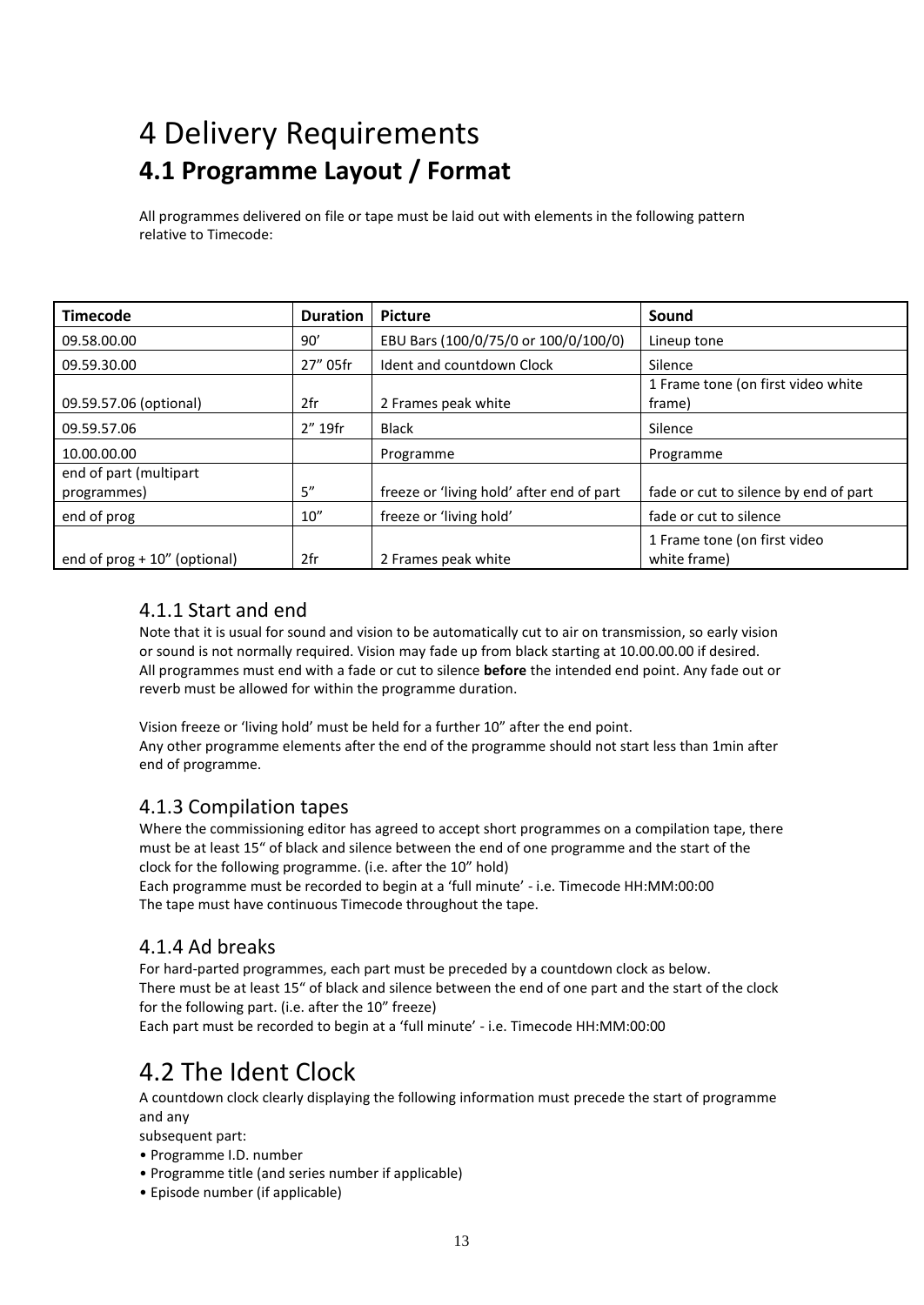- Episode subtitle (if applicable)
- Version (Pre/post watershed etc if necessary)
- Part number (if applicable)

No technical information may be included. This means HD format, tape format, aspect ratio, audio track allocations, safe area etc. Duration should not be included. The clock may display telephone contact numbers for the post-production facility and production company, and may display company branding.

The clock must provide a clear countdown of at least 20 seconds, including a hand moving in 1 sec steps (ie **not** smooth motion) around a circular clock face. Clocks with only digital countdown are not acceptable. There must be no audio tone or ident over the clock.

## <span id="page-13-0"></span>4.3 Tape Delivery

Note that programmes delivered on tape must comply with all the requirements of this document other than those for file or live delivery.

## <span id="page-13-1"></span>4.3.1 Tape format

HDCam is the only format acceptable for HD tape delivery at this time. The recording must be fully compliant with the manufacturer's technical specification thereby ensuring format compatibility. Tapes must be clean, new stock, in the manufacturer's case, protected by suitable packaging and clearly labelled. Note that flock filled padded envelopes are not suitable since a failure in the packaging can lead to contamination of the tape.

All tapes must be supplied with the record lockout "on" and fully rewound. It is recommended to "double rewind" before shipping to ensure an even tape pack. Labels must be fixed to both the cassette case and cassette and must not obscure the spools or obstruct the flap mechanism.

Where a HDCAM SR master version exists, RTÉ may request in additional to HDCAM Master with the Audio layout as described in section 3.

#### <span id="page-13-2"></span>4.3.3 Paperwork

Each tape must have the following information on its box and cassette labels and on a VTRR (videotape Recording Report) included in its box:

- Programme I.D. number
- Programme title (and series number if applicable)
- Episode number (if applicable)
- Episode subtitle (if applicable)
- Version (Pre/post watershed etc if necessary)

In addition, the VTRR must include further information as specified by the commissioning editor which will include:

- Log of tape contents by timecode
- Editor's technical comments
- Audio track allocation
- Confirmation of PSE test pass

#### <span id="page-13-3"></span>4.3.4 Time-code

LTC and ancillary timecode in the VANC (referred to as VITC on HDCam VTRs) must be identical, contiguous and continuous throughout the recording. It is recommended that assemble edits should not be used between the start of the clock and the end of the programme, as they may introduce LTC discontinuities.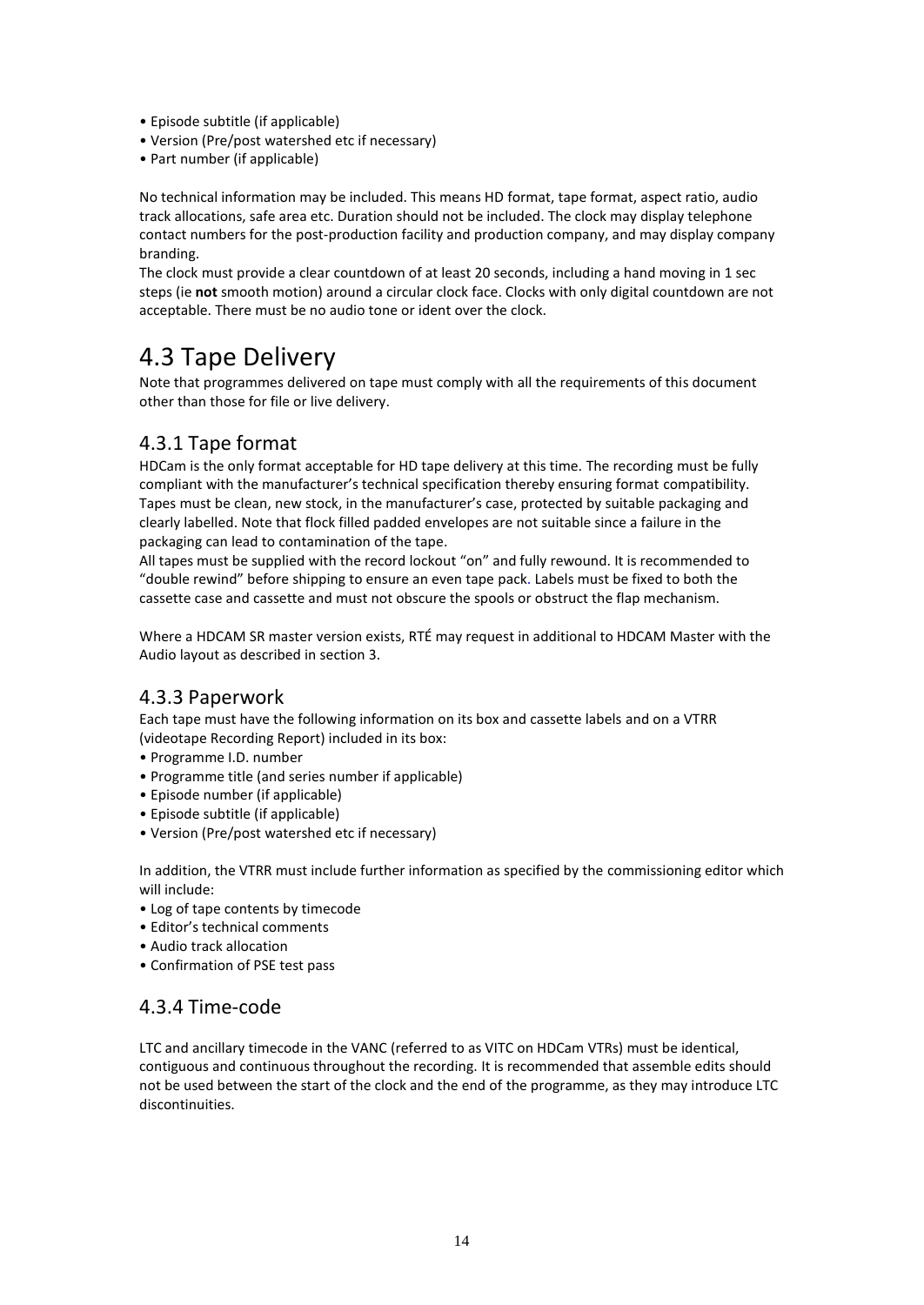#### *PROMOTIONS*

The on-air promotion of programmes is very important to their success and to the image of RTÉ.

Material being supplied to RTÉ for programme promotion should arrive at the Promotions Unit at least three weeks before the transmission date of the programme.

Material should be supplied on Digi beta (at the Independent Producers cost) The box and tape should be clearly marked up with the programme details including series and episode number and where possible the date of programme transmission should be indicated as well as the format of the material, anamorphic 16:9.

If supplying an unfinished programme, it is very important that opening titles and music are included in the material sent.

Normally, RTÉ requires around ten minutes of programme highlights for promotional purposes. This should include main themes, characters and developments with the best visuals, star names and programmes high points. Please supply as much written information as possible with the material, giving the background and main points of the programme.

It is essential that the Promotions Unit are advised of any legal obligation with regard to programme content, especially if this contractually applies to people and or companies used in the programme concerned.

Where there is an arrangement in place with the Promotions Department where a 30 second promotion bed is supplied, this should be free of any graphics in the lower third of the screen (and should not include day or tx times, these will be added by Promos Unit where applicable). The audio should not be mixed. If you have an agreement to supply a voice over this should be on a separate track with two versions - one referring to the day of the transmission and the second referring to tonight eg 'Wednesday at 7 on RTÉ ONE' and 'Tonight at 7 on RTÉ ONE'. Please check the day and time of transmission with Laura Finnegan / Michelle Kenny in Independent Productions before recording. In addition to the bed you must supply three five second shots which encapsulate the theme of your programme for use in the endboard of the promotion. RTÉ reserves the right to request additional material where it deems it necessary. RTÉ reserves the right to final approval of any promotion not made by the RTÉ Promotion Department.

Where a sponsor is involved in a programme or series, there must be strict adherence to previously agreed guidelines regarding on-screen sponsor credits in promotional material and the promo must be approved by both RTÉ Promotions Unit and the RTÉ Sponsorship Executive. Sponsors logos will be added by RTÉ Promotions Department, they must not be added to end shots by programmes supplying their own promotions.

There are specific guidelines with regard to the compliance of Promotions. These are often different to the rules regarding the programme which the promotion represents. Please contact Orlaith Buckley for further information on compliance.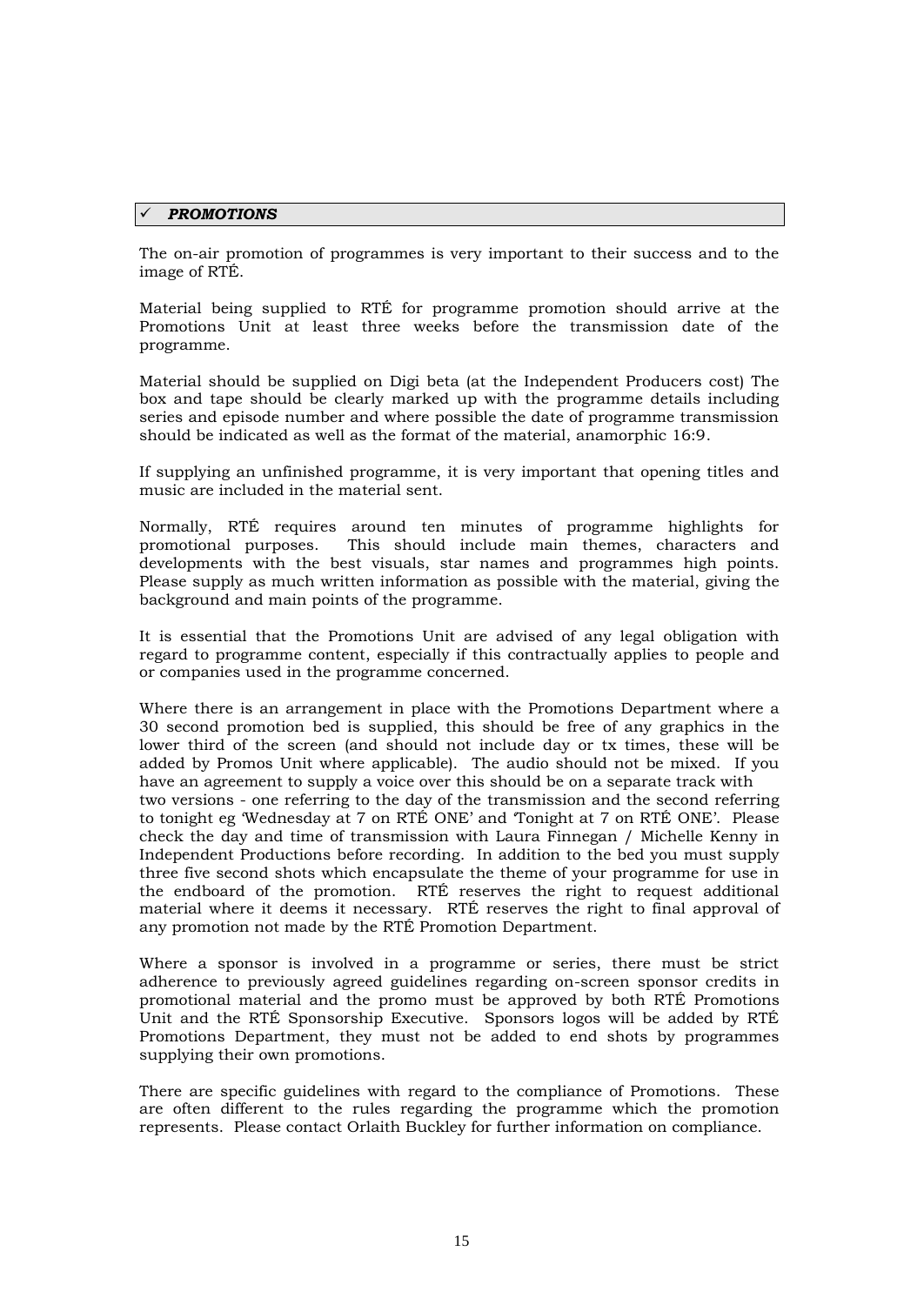#### *PROGRAMME PUBLICITY*

The Press and Publicity Office provides a full publicity service to television programme makers including independent producers. It manages the publicity of programmes and series; supplies material to the television pages and arranges feature articles, news items and interviews for the national and provincial press and the electronic media.

The office organises publicity both during production and pre-transmission. Earliest possible contact is strongly advised so that a detailed briefing can be obtained and a publicity plan agreed.

RTÉ shall control the promotion of the programme.

#### **Written:**

**Strong written descriptions are vital to enable the TV Press Office to position programmes accurately. These will be fed into press releases, written by the team, which will be available on the RTÉ Press Website.**

- **Extensive and detailed description** of overall series/programme series description, genre, shoot location(s), shoot duration(s)
- **Episodic summaries** (if applicable): plot/programme summary of each episode
- **Biographies of on-screen faces**: presenter/actors/participants
- **Biographies of key relevant crew**: producer/ director/ writer/

#### **Visual:**

#### **Photographs are vital to secure press coverage and must be delivered to TV Press Office.**

- **Format-** jpegs, at a resolution of 300dpi at A4.
- **5 Key Establishment images** that enscapusulate the essence of the programme. Shot of presenter/participant taken in context of programme which signals what the programme is about. Close-up, Full-colour. One shots, two-shots or three-shots most effective;
- **Episodic photographs x 5**: 5 images per episode/programme that illustrate key content/storylines/ plotlines. As well as being essential for drama, photographs to represent each programme in a series are vital across factual, lifestyle and entertainment.
- **Drama Set-up Shots x 5.** For drama series, group photographs of key cast within the context of the drama are required. Individual cast shots and shots of key cast groupings are also needed. Images must be at a high resolution to maximise magazine cover potential. Full colour. Composition dependent on drama hook. (300dpi at A3) .
- **Biog/Profile shots**: Standard agency shots of actors/presenters to be provided if available.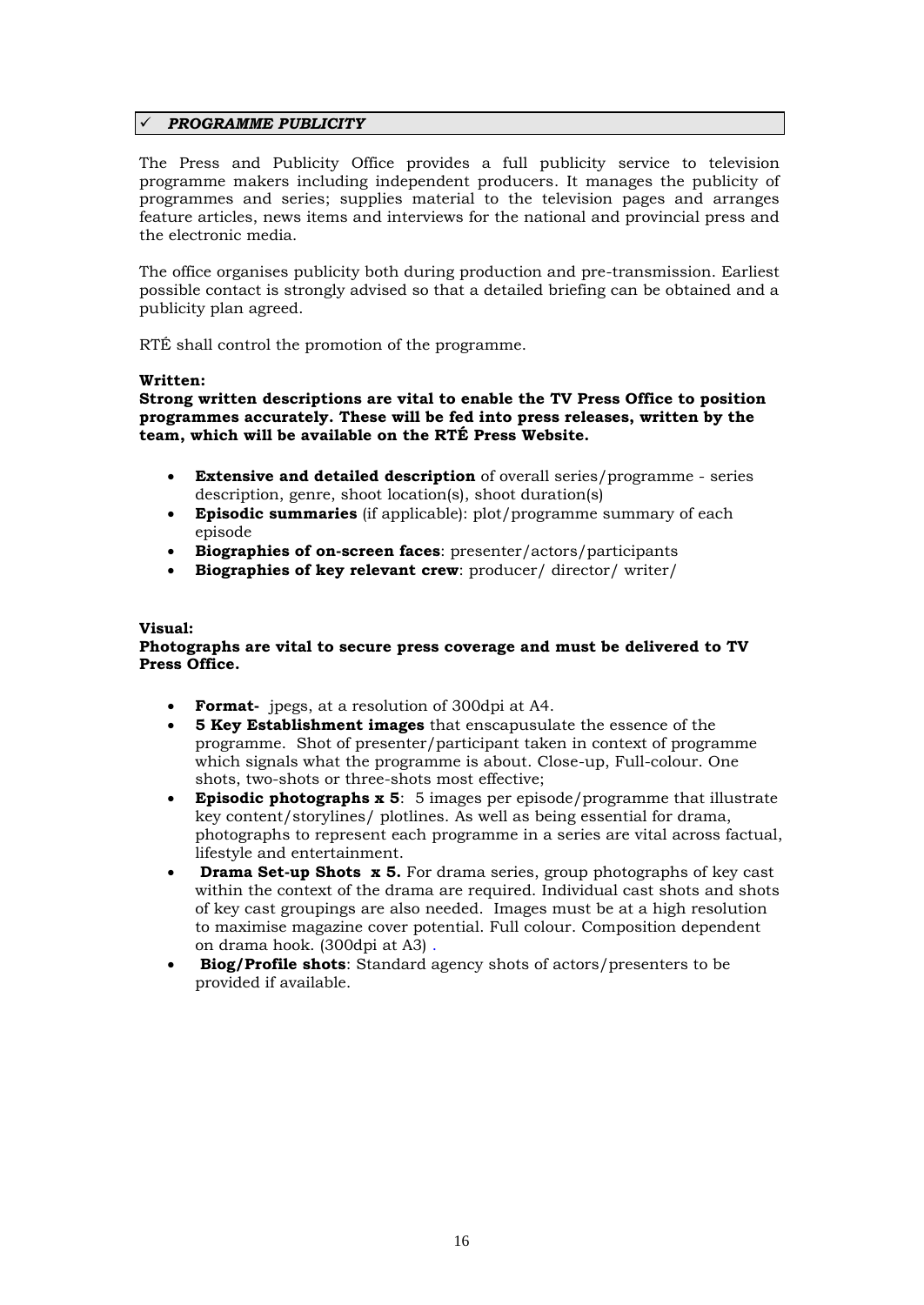#### **Talent Availability**

The availability of talent to undertake interviews for print, broadcast and web media is essential to generate publicity and awareness around your programme. The demand and publicity potential will vary from programme to programme, but at a minimum, key talent need to be available to undertake at least two longer-lead, and three short-lead print interviews; three radio interviews; and one television interview. Most activity will center on the three weeks leading up to transmission and during transmission. The Television Press Office will work closely with talent to organise these interviews at mutually convenient times. If talent are not available at these key times, please inform the press office as early as possible in order that some contingencies can be put into place.

Any third party public relations person (Unit Publicist) hired by the Independent Producer must have the prior written approval of RTÉ's Communication Manager, TV. The Unit Publicist must adhere to the contractual obligations in existence between the Independent Producer and RTÉ. Any draft press, publicity and promotional material undertaken directly by the company or a Unit Publicist must be signed off by the RTÉ Publicity Unit. This material should be sent to the Publicity Unit at least five working days in advance of intended dissemination in order to facilitate any necessary amendments prior to signing off.

Occasionally, the Publicity Unit may decide to organise a press preview, where appropriate. However, in general, publicity is best secured by the Publicity Unit providing publicity material to national, regional press and broadcast journalists and preview VHS copies of programmes to the appropriate TV critics. Producers should not make any commitment regarding programme launches or previews to programme contributors, sponsor etc. without the advance agreement of RTÉ Independent Productions and RTÉ Press Office.

#### *SUBTITLING*

It is RTÉ policy to transmit all programming with subtitles for the deaf and hard of hearing communities. Subtitles are closed (only available through RTÉ Aertel page 888). The only format acceptable to RTÉ's Subtitling Dept. for compilation of subtitles is a timecoded digibeta. It is essential that fully completed programmes are supplied to the subtitling division at least 48 hours in advance of transmission. (Where programmes are completed in advance of this time please supply). Only in **exceptional circumstances**, which must be cleared ahead of time with Independent Productions via Orlaith Buckley, the following deadlines apply:

| <b>DURATIONS</b>     | <b>DEADLINES</b>                           |  |
|----------------------|--------------------------------------------|--|
| Hour long programmes | 17:00 on the evening prior to transmission |  |
| Half hour programmes | 12:00 on the day of transmission           |  |

Any derogation on this regulation will result in the broadcast of the programme without subtitles which may incur penalties. Where programmes are live running orders/scripts and other relevant details of the programme should be supplied to the subtitlers. Yearly quotas for subtitling have also been set down by the BCI. All projects which have received BCI funding should be delivered to RTÉ with subtitles embedded. For further information please contact: [subtitle@rte.ie.](mailto:subtitle@rte.ie)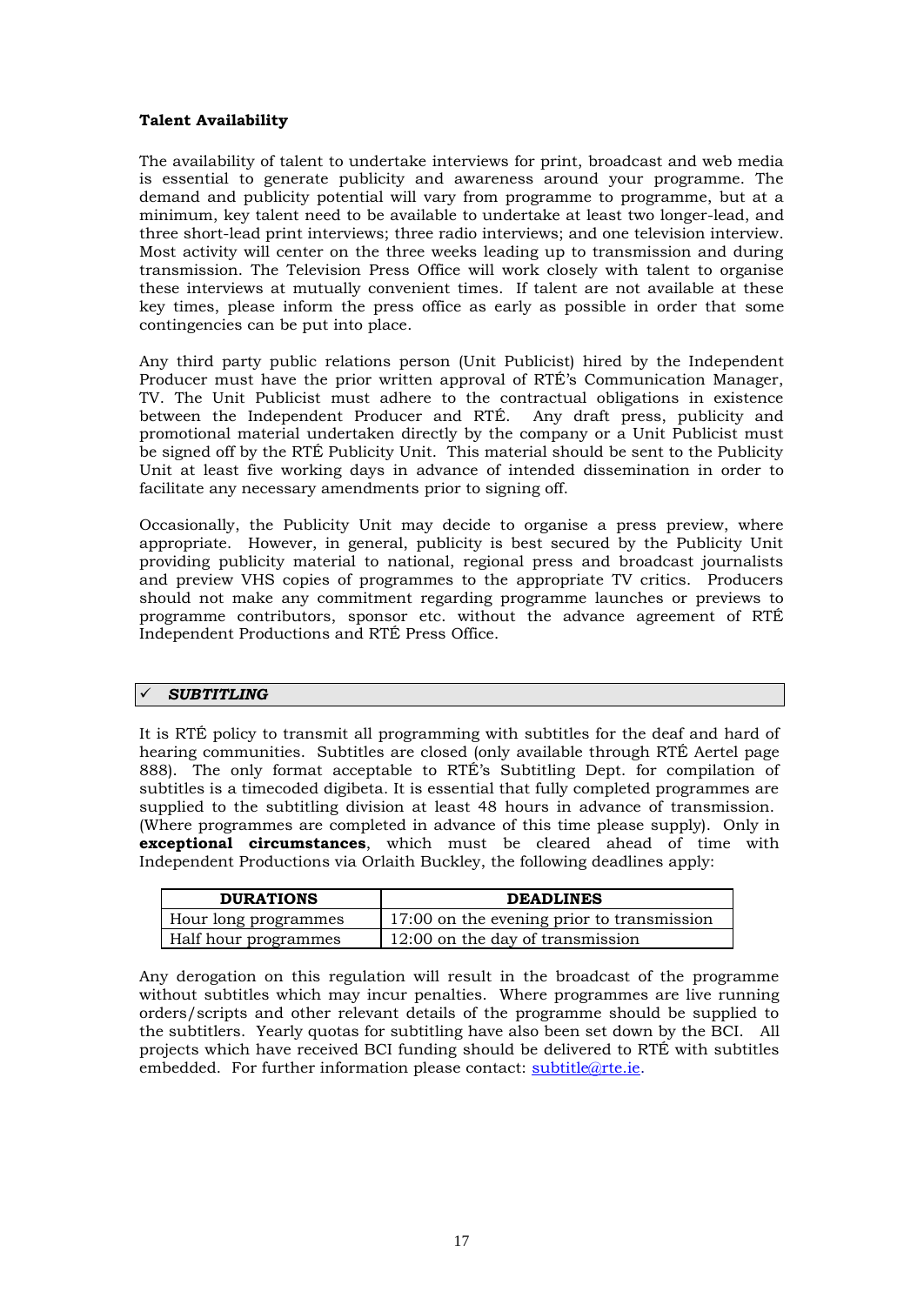#### *POST TRANSMISSION/ARCHIVES*

Subsequent to Transmission programme tapes will remain in the RTÉ Programmes Archives. In order to fully catalogue and document these programmes, RTÉ archives requires a fully completed Independent Production Company Library Information form be submitted for EVERY programme (whether a one-off or a series) on the following:

- Summary Production Information
- List of Participants with Rights details and Role played (drama)
- List of Production Team with Full Names and Roles
- A fully completed Content and Copyright Form to include a shot list and full details (Source and Copyright Holder details) of all Archive footage used, whether from the RTÉ Library or other sources.

This information is required in order to facilitate the future research, retrieval, transmission and sales of Programmes and Content. The Archives MUST receive this information in order to ensure the database records are comprehensive and complete, as and when the Programme is deposited with Independent Productions for transmission and archiving. A detailed explanatory note on how the form should be completed is available – for more details contact [Laura.finnegan@rte.ie/Michelle.kenny@rte.ie.](mailto:Laura.finnegan@rte.ie/Michelle.kenny@rte.ie) It is preferable that this Independent Production Company Library Information Sheet be sent to Independent Productions via email to [Laura.finnegan@rte.ie/Michelle.kenny@rte.ie.](mailto:Laura.finnegan@rte.ie/Michelle.kenny@rte.ie)

#### *Copyright & Rights*

Independent producers must ensure that all interviews, contributors, archive and other material included in programmes is cleared for exploitation in accordance with the terms of the RTÉ commissioning contract. In the case of music, producers should not use any commercial sound recordings without the prior approval of the RTÉ.

All releases, consents, licenses and agreements relating to clearance should be delivered to Andie Daniels, the Rights Management Officer for RTÉ Television as soon as possible after signature of the RTÉ commissioning contract.

#### *Copies of Programmes.*

Once archived, programme tapes cannot be loaned out under any circumstances to external clients. If copies of the programme are required for personal purpose, they should be made before the programme is deposited in RTÉ. Any requirement for subsequent copies will have to be made through RTÉ Library Sales and charged for at RTÉ's commercial rates.

In some instances RTÉ may decide not to retain the programme for long-term Archives. These tapes will be returned to the Independent Production Company. Any such decisions will be at the discretion of the Head of Library.

#### *COPYRIGHT*

It is essential that Independent Producers only include material in programmes (music, stills, video, etc.) for which copyright clearance has been fully negotiated and obtained.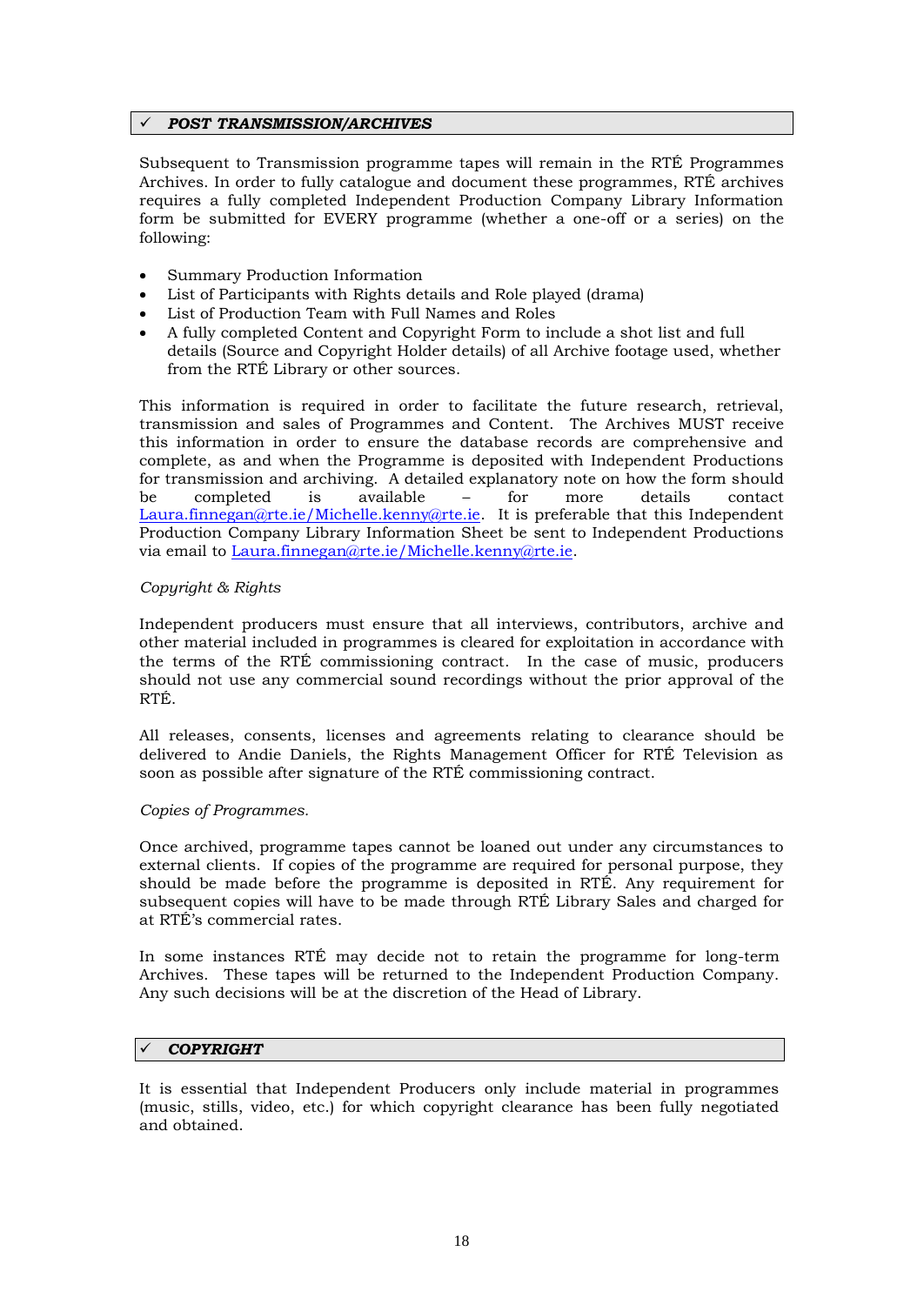#### *IBEC AUDIO-VISUAL DATABASE*

RTÉ requires that all companies in receipt of a commission complete the Audio-Visual Database Input form and return to Laura Finnegan / Michelle Kenny in Independent Productions along with delivery materials and paperwork in order to provide as full a picture as possible of the Irish Audio Visual sector via Database reports.

#### *ON-SCREEN CREDITS*

All credits should be approved in advance of transmission by staff of Independent Productions. Comprehensive Credit Specification Guidelines, including the specified durations for closing credits, are available from Independent Productions. These must be complied with for all independent productions.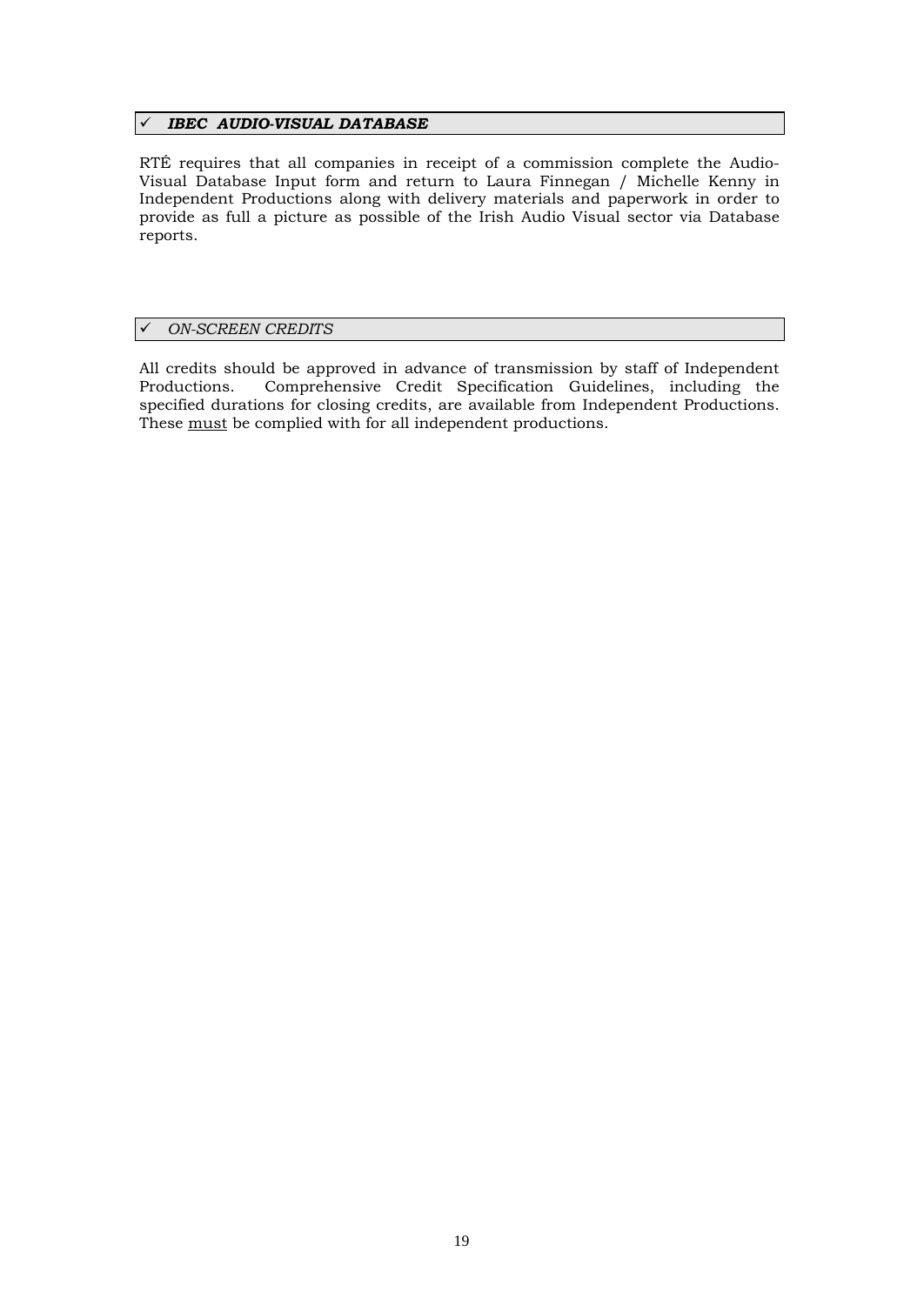#### **RTÉ INDEPENDENT PRODUCTIONS DELIVERY CHECK-LIST**

|    | 1. TRANSMISSION MATERIALS<br>FORMAT: 1 XDCAM FILE + 1 HDCAM TAPE   |  |
|----|--------------------------------------------------------------------|--|
|    | 2. INTERNATIONAL VERSION HDCAM                                     |  |
|    | 3. DVD COPY and 3 DVD'S for Drama Productions                      |  |
| 4. | <b>PROGRAMME INFORMATION SHEET</b>                                 |  |
|    | 5. CHAIN OF TITLE AND COPYRIGHT RETURNS/CLEARANCES INCLUDING MUSIC |  |
| 6. | PRESS/INFORMATION PACK                                             |  |

| SIGNED: | $\text{DATE}:$ |  |
|---------|----------------|--|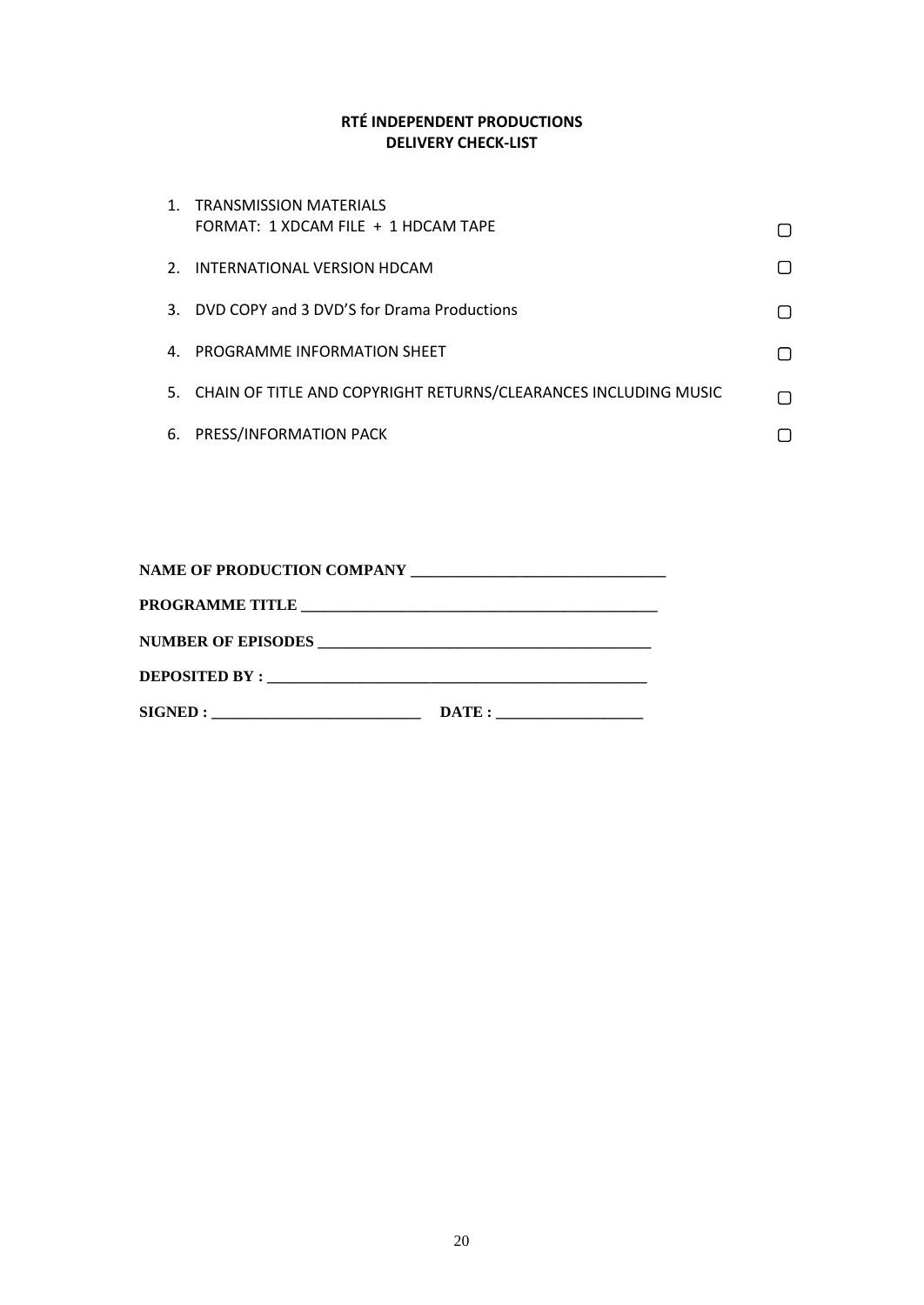#### **Appendix A**

#### **Extracted from EBU Technical Recommendation R95-2000 Television production for 16:9 Widescreen: Safe Areas**

#### **Safe areas for television programmes made in 16:9 format: Shoot to protect the 14:9 central zone**

With the introduction of 16:9 television systems, many EBU members have started electronic production of widescreen programmes for the new systems. At the same time they want to ensure that the same programmes can be used on both the new 16:9 and their existing 4:3 services.

In response to this need, the EBU has produced guidelines to safe areas. The guidelines are aimed at those involved in any stage of the programme making process.

RTE intends to adopt a 14:9 central zone as an interim compromise solution for programmes to be viewed on both 16:9 and 4:3 television displays. Within the priority zone, two safe areas are needed: *all essential action should be protected inside an Action Safe Area; all graphics should be protected inside a Graphics Safe Area*.

The Action safe area is within the 14:9 zone. However, for the time-being, the Graphics safe area should be constrained within a 720 x 520 pixel central zone to ensure that graphics and captions are adequately protected when viewed under the least favourable conditions.

The table below shows how the action and graphics areas are defined to protect the central 14:9 zone in a 16:9 widescreen image.

|                         | <b>Vertical</b> |              | Horizontal  |                          |
|-------------------------|-----------------|--------------|-------------|--------------------------|
|                         |                 | 16:9         | $14:9$ zone | $4:3$ zone               |
|                         |                 | <i>image</i> |             |                          |
| Action safe area margin | 3.5%            | 10%          | 4.2%        | $\overline{\phantom{0}}$ |
| (14:9)                  |                 |              |             |                          |
| Graphics safe margin    | 5%              | 15%          | 10%         | 3.3%                     |

The sketch on the following page shows these areas in more detail. Here the definitions are given in numbers of lines and pixels, which are more definitive than the percentages used in the table. Percentages are included as they are the basis on which comparisons are made. Line numbering has been calculated on the basis that field 1 is paired with the field 2 line below it and the line from field 1 which is just inside the percentage box is defined as the edge of active picture.

Thus the sketch shows the first and last lines and the first and last pixels which are inside the safe areas.